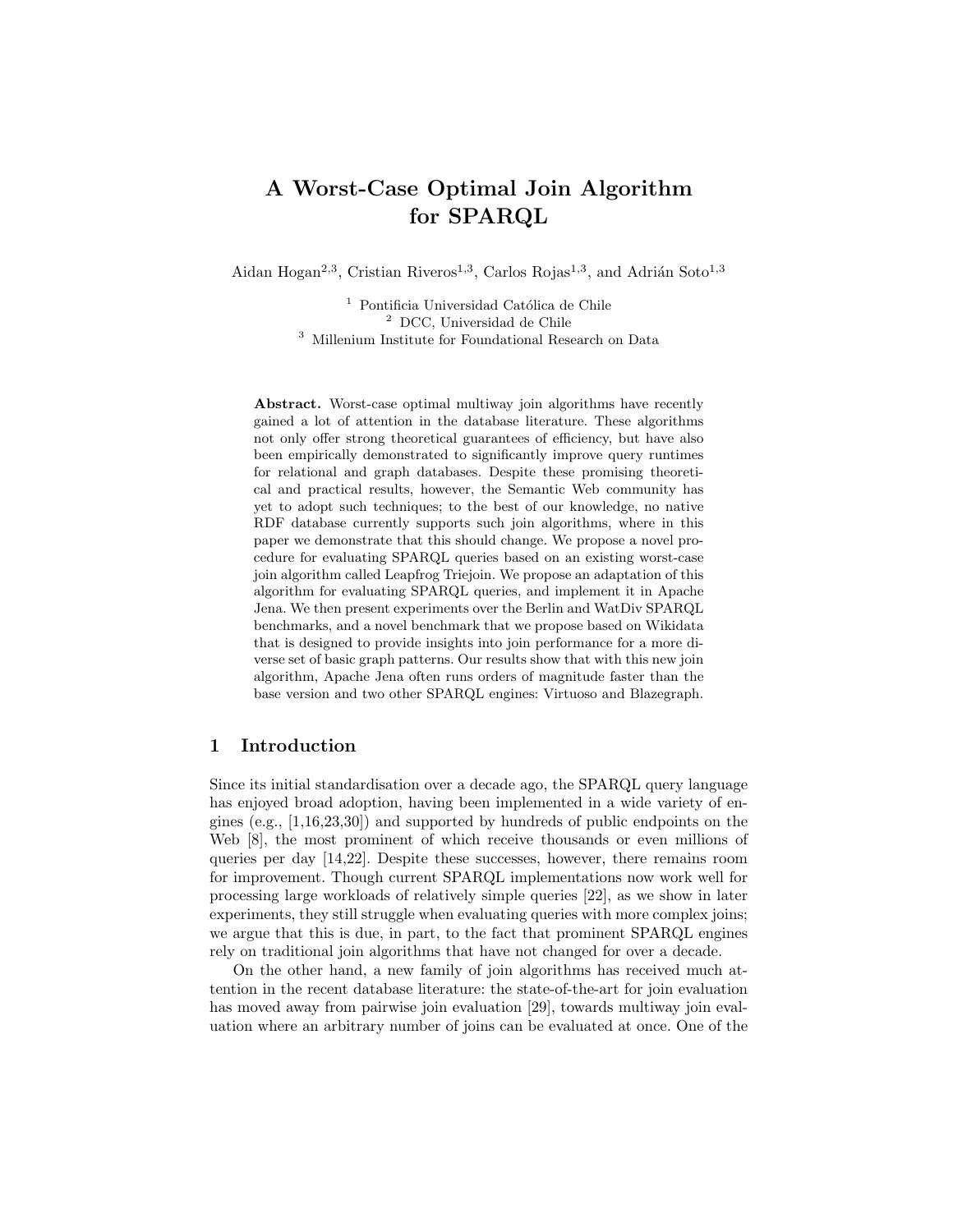main benefits of the multiway approach is to minimise the number of intermediate results generated. In fact, a variety of modern multiway join algorithms – including, for example, Leapfrog Triejoin [\[31\]](#page-15-4), Minesweeper [\[25\]](#page-15-5), Tetris [\[21\]](#page-15-6), CacheTrieJoin [\[19\]](#page-14-4), etc. – have been proven to be *worst-case optimal* [\[26](#page-15-7)[,27\]](#page-15-8), meaning that the runtime of the algorithm is bounded by the worst-case cardinality of the query result (i.e. the AGM bound [\[11\]](#page-14-5)); this theoretical guarantee implies that no other join algorithm can exist that is asymptotically faster for all database instances. Several systems (e.g. Logicblox [\[9\]](#page-14-6) and Emptyheaded [\[4\]](#page-14-7)) have further implemented these worst-case optimal strategies and demonstrated their superior performance in practice for evaluating queries with complex joins.

A natural idea, then, is to leverage worst-case optimal join algorithms for evaluating basic graph patterns, which form the core of SPARQL queries. However, though work has been done on adopting such algorithms for graph queries and analytics [\[28](#page-15-9)[,4,](#page-14-7)[20\]](#page-14-8), to the best of our knowledge, no such work has addressed the evaluation of SPARQL basic graph patterns.

In this paper, we aim to fill this gap by investigating the benefits of worst-case optimal join algorithms for evaluating basic graph patterns. Given our goal that worst-case optimal join algorithms be widely adopted on the Semantic Web in the near future, we select Leapfrog Triejoin (LFTJ) [\[31\]](#page-15-4) as our base algorithm since it is relatively straightforward to adapt to the case of SPARQL while still providing worst-case optimal guarantees. We propose some adaptations of the LTFJ algorithm for the SPARQL setting, proving that these adaptations do not affect the theoretical guarantees of the algorithm. We discuss how the resulting algorithm can be integrated and optimised within a native RDF store that supports multiple index orders and cardinality-based join ordering, reducing the cost of adoption. Analogously, we create a fork of Apache Jena (TDB) [\[1\]](#page-14-0) that supports worst-case join evaluation, and proceed to evaluate its performance against the unmodified version of the engine, as well as two other prominent SPARQL engines: Virtuoso [\[16\]](#page-14-1) and Blazegraph [\[30\]](#page-15-1). We run experiments on the Berlin [\[13\]](#page-14-9) and WatDiv [\[6\]](#page-14-10) SPARQL benchmarks, and thereafter on a novel benchmark based on Wikidata [\[32\]](#page-15-10) from which we generate a large set of SPARQL basic graph patterns exhibiting a variety of increasingly complex join patterns. Our results show that our fork of Apache Jena can reduce the runtimes of queries with non-trivial joins by orders of magnitude versus the baseline systems.

# 2 Preliminaries

We introduce some brief preliminaries for RDF and SPARQL used throughout and thereafter discuss the central notion of worst-case optimal joins.

RDF: RDF is the graph-based data model at the heart of the Semantic Web. RDF terms can be IRIs (I), literals (L) or blank nodes (B). A triple  $(s, p, o)$   $\in$  $\mathbf{IB} \times \mathbf{I} \times \mathbf{IBL}$  is called an RDF triple, where s is called the subject, p the predicate, and  $o$  the object.<sup>[4](#page-1-0)</sup> An RDF graph is a set of RDF triples.

<span id="page-1-0"></span><sup>&</sup>lt;sup>4</sup> We use **IB** as a shortcut for  $I \cup B$ , etc.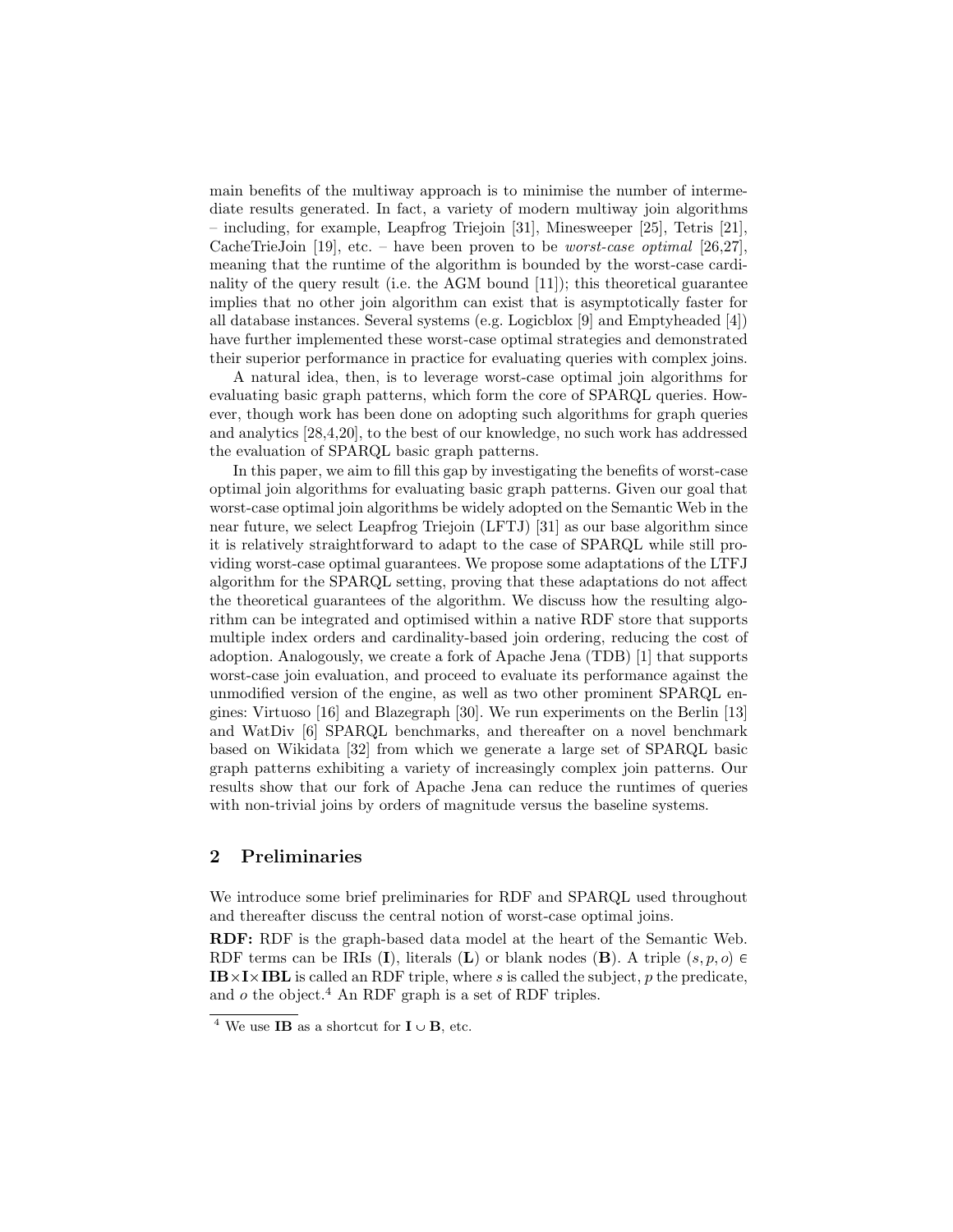SPARQL: SPARQL is the standard query language for RDF [\[3\]](#page-14-11). Let V be a set of variables. A tuple  $t \in ILV \times IV \times ILV$  is called a triple pattern. Blank nodes in triple patterns can be considered as query variables for our purposes. A set of triple patterns is called a basic graph pattern. We denote by  $var(t)$  and  $var(P)$  the set of variables found in a triple pattern t and basic graph pattern P, respectively. We call a variable  $x \in \text{var}(P)$  a join variable if it appears in two or more triple patterns of P, and a lonely variable otherwise.

The semantics of SPARQL queries is defined in terms of mappings. A mapping  $\mu$  is a partial function  $\mu : V \to \text{IBL}$ . The domain of  $\mu$ , denoted dom $(\mu)$ , is the set of variables on which  $\mu$  is defined. Given a triple pattern t, we denote by  $\mu(t)$  the image of the triple pattern t under  $\mu$ : the triple obtained by replacing the variables in t according to  $\mu$ . We say that two mappings  $\mu_1$  and  $\mu_2$  are compatible, denoted  $\mu_1 \sim \mu_2$ , iff  $\mu_1(?x) = \mu_2(?x)$  for every  $?x \in \text{dom}(\mu_1) \cap \text{dom}(\mu_2)$ . Given sets of mappings  $\Omega_1$  and  $\Omega_2$ , we then define their join as  $\Omega_1 \bowtie \Omega_2 = {\mu_1 \cup \mu_2 \mid \mu_1 \in \Omega_1, \mu_2 \in \Omega_2}$ , and  $\mu_1 \sim \mu_2$ .

We can now define the evaluation of a triple pattern and a basic graph pattern over an RDF graph  $G$  (the latter being defined as a join over its triple patterns):

$$
\llbracket t \rrbracket_G = \{ \mu \mid \text{var}(t) = \text{dom}(\mu) \text{ and } \mu(t) \in G \}
$$

$$
\llbracket \{ t_1, \dots, t_n \} \rrbracket_G = \llbracket t_1 \rrbracket_G \bowtie \dots \bowtie \llbracket t_n \rrbracket_G
$$

Letting  $\mu(P)$  denote the image of P under  $\mu$ , with respect to the latter definition, we can equivalently say that  $[P]_G = {\mu | dom(\mu) = var(P) \text{ and } \mu(P) \subseteq G}.$ 

SPARQL further offers a wide range of query operators that can be used to combine or modify the results of basic graph patterns, such as union, optional, filters, aggregates, property paths, etc. In this paper, we focus on optimising the evaluation of basic graph patterns, which form the core of SPARQL queries; other SPARQL operators can be supported by applying standard techniques over the mappings generated from the query's basic graph patterns.<sup>[5](#page-2-0)</sup> However, there is the possibility for bespoke methods that merge the evaluation of some of these operators – in particular optional, property paths, named graphs, etc. – with the evaluation of basic graph patterns by the proposed worst-case join algorithm. We leave the exploration of such embedded optimisations for future work. Furthermore, SPARQL assumes a default bag semantics, which preserves duplicates [\[7\]](#page-14-12); though we evaluate sets of solutions for basic graph patterns, such patterns alone never generate duplicate mappings, and thus our proposal is compatible with bag semantics being applied in higher-level query operators.

Worst case optimality: A join algorithm is called worst-case optimal if it satisfies the AGM bound [\[11\]](#page-14-5), namely, if the running time over an instance  $G$  is bounded by the worst-case output size over all instances of the same size as G. Specifically, let  $P$  be a BGP and  $G$  an RDF graph. Consider the following linear

<span id="page-2-0"></span><sup>5</sup> Other features like BIND, VALUES, SERVICE, etc., that generate or extend mappings can be evaluated in the standard way.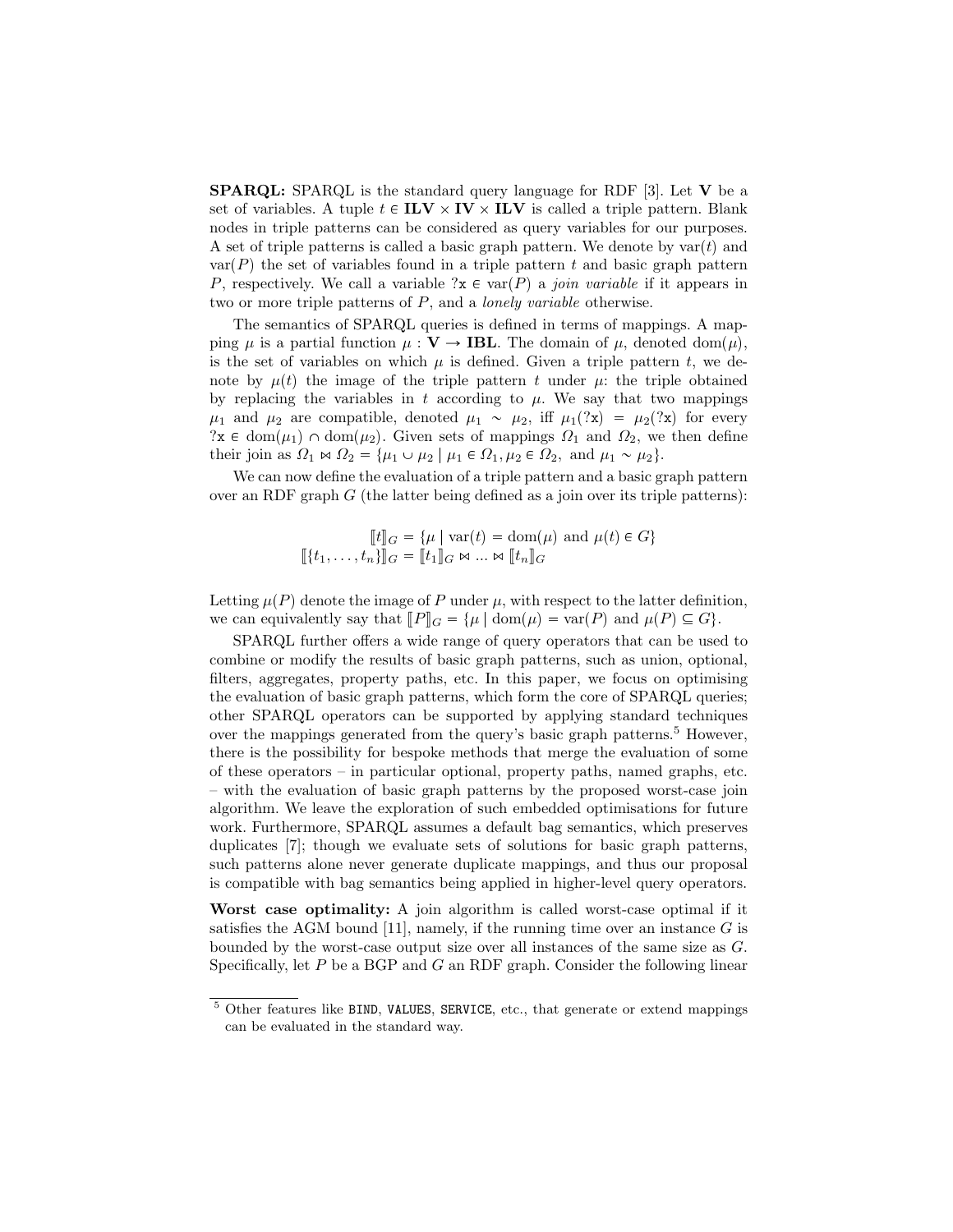program [\[11\]](#page-14-5) adapted for the case of RDF and basic graph patterns:

minimize  $\sum_{t \in P} x_t \cdot \log(\Vert[t]\Vert_G)$ subject to  $\sum_{t:?x \in \text{var}(t)} x_t \geq 1$  for each  $?x \in \text{var}(P)$  $x_t \geq 0$  for each  $t \in F$ 

where  $x_t$  is a variable for each  $t \in P$ . If  $\text{MIN}(P, G)$  is the minimum for the above optimization problem, then the AGM bound states that  $\left|\left[\![P]\!]_G\right|\leqslant 2^{\text{MIN}(P,G)}$  and this bound is tight; there exists an PDE graph  $C'$  of the same size as  $C$  where this bound is tight: there exists an RDF graph  $G'$  of the same size as  $G$  where  $\|\[P\]_{G'}\|$  is equal to  $2^{\text{MIN}(P,G)}$  up to a logarithmic factor. We call an evaluation algorithm for a basic graph pattern worst case optimal if its running time is at most  $2^{\text{MIN}(P,G)}$  up to a logarithmic factor. All of our algorithmic analysis is done in data complexity where the size of the query is considered as fixed.

# 3 Related Work

Our goal is to optimise the evaluation of basic graph patterns in SPARQL. Here we first discuss the standard evaluation methods used in popular SPARQL engines, proposals of multiway joins for SPARQL, works on worst-case optimal join algorithms, and a summary of the novelty of our present work.

Indexing: In order to efficiently evaluate triple patterns, SPARQL engines employ indexes that offer optimised access to the underlying data; such engines will often build a complete index that can efficiently evaluate a triple pattern with any combination of constants and variables [\[18\]](#page-14-13). A complete index is comprised of multiple index orders, where a single index order with prefix lookups can be used to evaluate multiple forms of triple pattern;<sup>[6](#page-3-0)</sup> for example, the index order **pos** allows for directly evaluating triples patterns of the form  $(?,?,?,'), (?,p, ?),$  $(?, p, o)$  and  $(s, p, o)$  without filtering, but not  $(s, ?, ?)$ , which would require reading all triples from the pos index and filtering those whose subject does not match the triple pattern (a better choice would be an index order like spo or sop). Some SPARQL engines build complete indexes for triples [\[33,](#page-15-11)[23,](#page-15-0)[10\]](#page-14-14), while others directly support named graphs by indexing quads [\[18,](#page-14-13)[16\]](#page-14-1). In terms of indexing implementations, one option is to apply standard data structures known from relational databases, such as B+Tree indexes [\[18,](#page-14-13)[23,](#page-15-0)[16\]](#page-14-1); another option is to develop RDF-specific techniques, such as nested data structures [\[33\]](#page-15-11), bit matrices [\[10\]](#page-14-14), etc., that take advantage of the fixed arity of triples.

Pairwise joins: While a complete index allows individual triple patterns to be evaluated efficiently, the evaluation of basic graph patterns requires applying join algorithms over the mappings generated from triple patterns. The most popular strategy for evaluating basic graph patterns is to use pairwise evaluation joining two sets of mappings at a time. In left-deep plans, the results of a triple

<span id="page-3-0"></span><sup>&</sup>lt;sup>6</sup> Following [\[18\]](#page-14-13), we use the notation  $(s|?, p|?, o|?)$  to denote eight forms of triple patterns where, for example,  $(?, p, o)$  refers to the set of triple patterns with variable subject, constant predicate and constant object:  $V \times I \times IL$ .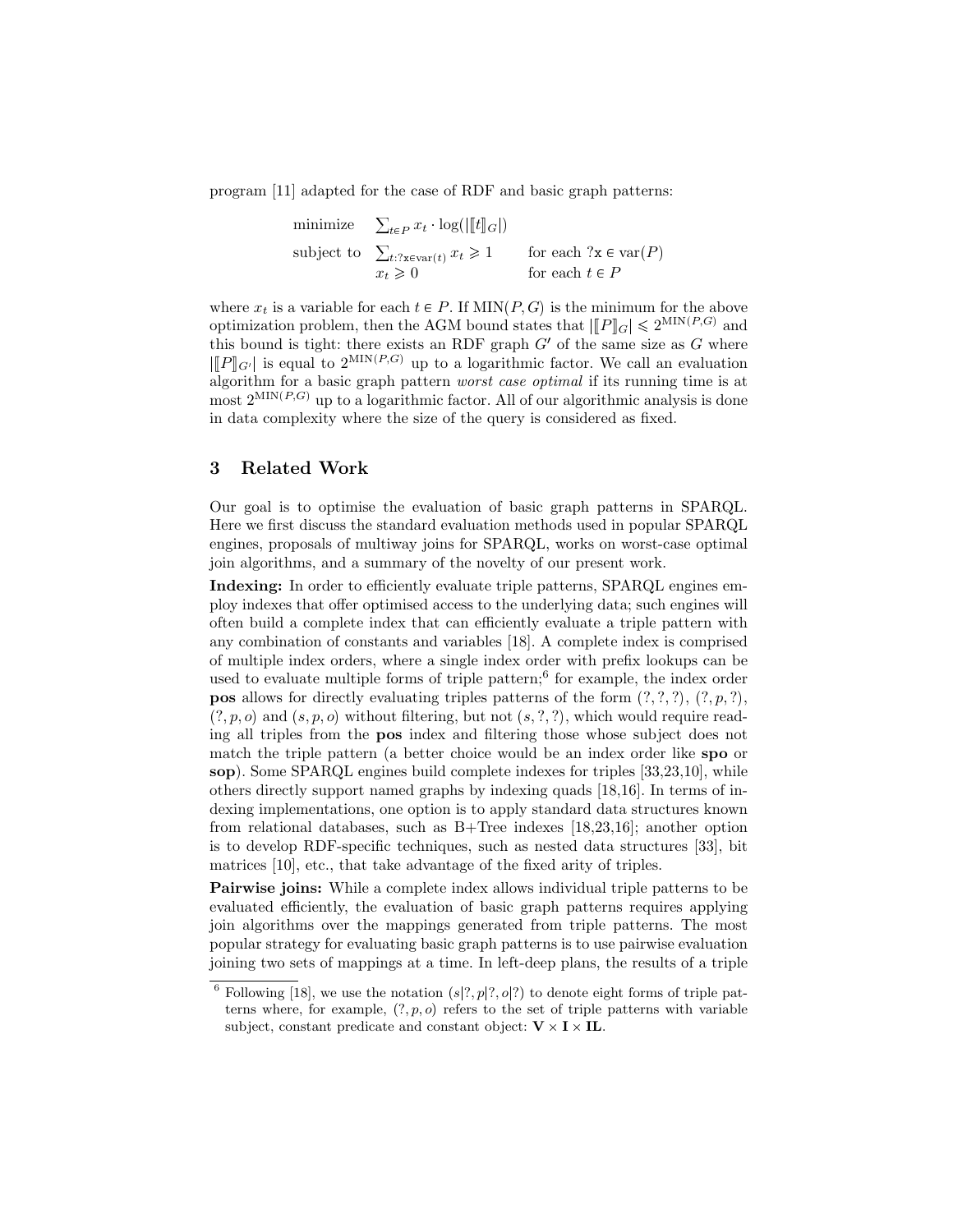pattern are joined with the current results of all joins thus far; for example, taking a basic graph pattern with four triple patterns, an example left-deep evaluation would be  $(((t_1 \bowtie t_2) \bowtie t_3) \bowtie t_4)$  [\[18\]](#page-14-13). In bushy plans, two sets of join results can also be joined, leading to more balanced query plans; for example,  $((t_1 \bowtie t_2) \bowtie (t_3 \bowtie t_n))$  is an instance of a bushy plan [\[23\]](#page-15-0). To implement such joins, SPARQL engines often use variants of well-known algorithms for join evaluation in relational databases, such as nested-loop joins [\[18,](#page-14-13)[23\]](#page-15-0), hash joins [\[23\]](#page-15-0), and sort-merge joins [\[23\]](#page-15-0). An important aspect of optimising SPARQL query plans is then to exploit the commutativity and associativity of joins to find a query plan that minimises the number of intermediate results generated; a common strategy is to rely on cardinality estimates [\[18,](#page-14-13)[23,](#page-15-0)[16\]](#page-14-1).

Multiway joins: Multiway join algorithms perform joins over two or more sets of mappings at once; a common strategy is to group, evaluate and join triple patterns sharing a given variable as a single operation. Multiway join evaluation can thus reduce the number of intermediate results that are generated. To the best of our knowledge, few works have investigated multiway joins in the context of SPARQL. One exception is the recent work of Galkin et al. [\[17\]](#page-14-15), who propose a join algorithm for SPARQL queries called SMJoin that groups blocks of starshaped joins (where a common join variable is present in the subject position) and applies multiway joins over each block. Experimental results show that the multiway join performs well for selective query patterns, but is outperformed by a pairwise-join baseline for other types of queries (due to the latter applying selectivity-based join reordering not available to SMJOIN).

Worst-case optimal joins: Various works in the database literature have focused on worst-case optimal join algorithms [\[31,](#page-15-4)[25,](#page-15-5)[28,](#page-15-9)[21](#page-15-6)[,19\]](#page-14-4), which have also been implemented as part of commercial databases [\[9,](#page-14-6)[4\]](#page-14-7). A subset of such works have looked at the benefits of such algorithms for answering queries over graphs, incorporating experiments for evaluating queries based on graph patterns including cliques, trees, paths, etc. [\[28,](#page-15-9)[4,](#page-14-7)[19\]](#page-14-4); Aberger et al. [\[4\]](#page-14-7) further provide experiments for analytical queries on graphs, such as Pagerank and shortest paths. While these works have provided evidence as to the value of worst-case optimal join algorithms for graphs, they do not address the SPARQL setting.

Novelty: We propose a multiway join algorithm for evaluating basic graph patterns in SPARQL based on Leapfrog Triejoin [\[31\]](#page-15-4), modifying how it accesses indexes to ensure better compatibility with current SPARQL implementations. We prove that the adapted algorithm remains worst-case optimal, discuss its implementation in Jena, and provide experimental results analysing its runtime performance. Unlike the work of Galkin et al. [\[17\]](#page-14-15), our multiway join algorithm is agnostic to the position of a join variable in a triple pattern. More generally, and to the best of our knowledge, this is the first work to explore the application of a worst-case join algorithm for evaluating SPARQL basic graph patterns.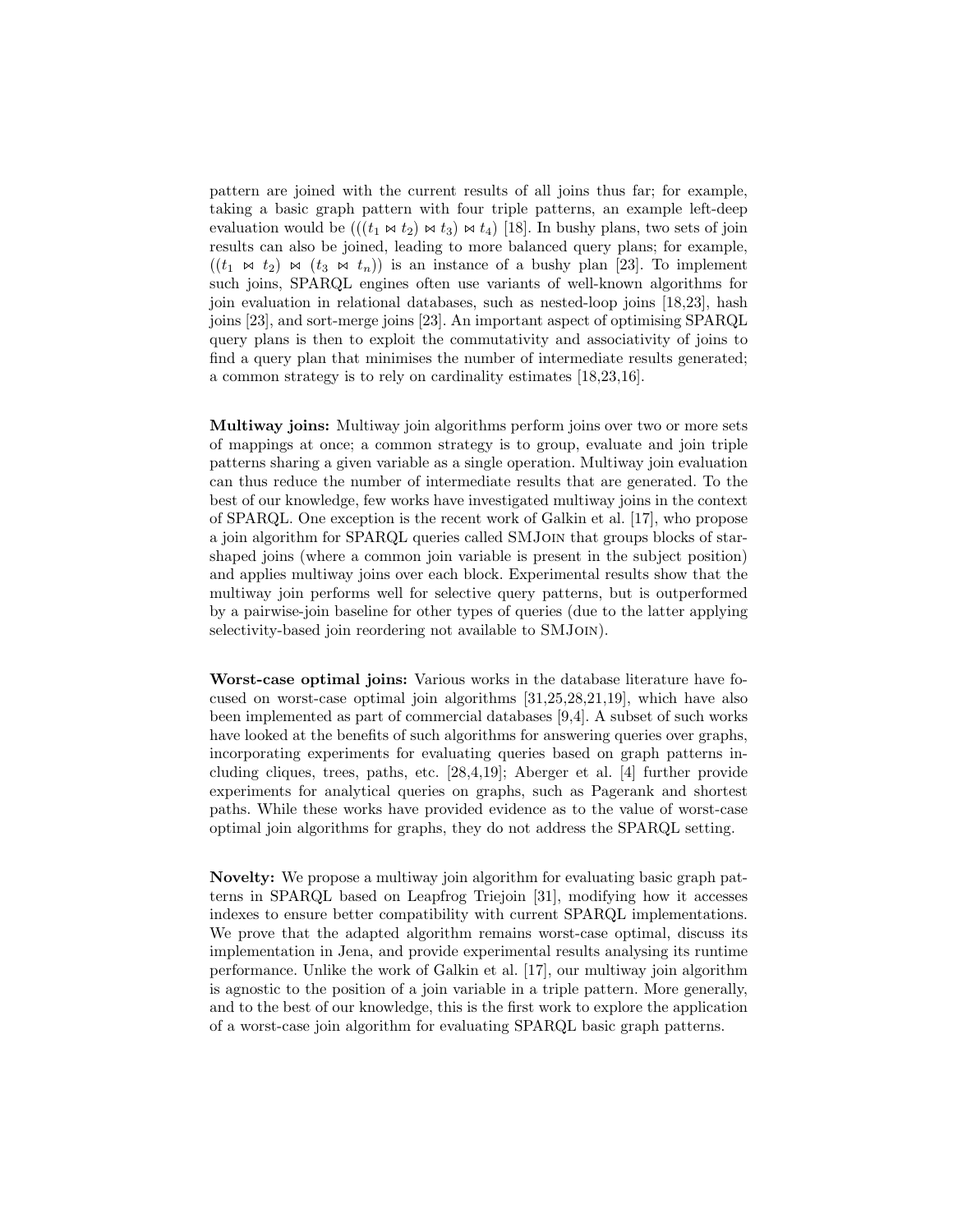# 4 Leapfrog Join for Basic Graph Patterns

Our goal is to investigate the potential benefits of using a worst-case optimal join algorithm on SPARQL query performance. Surveying the state-of-the-art algorithms in the database literature [\[31,](#page-15-4)[25,](#page-15-5)[28](#page-15-9)[,21,](#page-15-6)[19,](#page-14-4)[24\]](#page-15-12), we opted to base our algorithm on Leapfrog Triejoin algorithm (LFTJ) [\[31\]](#page-15-4), mainly because it is the most concise among all such algorithms [\[24\]](#page-15-12), and thus a good starting point for implementation within a SPARQL engine. We first present here a logical version of LFTJ that we call Leapfrog Join (LFJ), which includes only the core evaluation strategy on which LFTJ is based. LFJ can be divided into two main phases: Leapfrog and variable elimination. We begin by discussing both phases and give a running example of the algorithm. Later we propose a physical version of Leapfrog Join, designed to be easily integrated with existing SPARQL engines, mostly requiring adaptations at the index layer (see the discussion in Section [5\)](#page-6-0).

Leapfrog: Unlike traditional join algorithms that evaluate triple pattern by triple pattern, Leapfrog Join rather proceeds by evaluating variable by variable. An important procedure in Leapfrog Join is to compute all non-trivial outputs of a single variable; more formally, given an RDF graph  $G$ , a basic graph pattern P and a variable ?x in  $var(P)$  we want to compute the following set:

 $LF_G(P, ?x) = \{ \mu \mid \text{dom}(\mu) = \{?x\} \text{ and } \llbracket \mu(t) \rrbracket_G \neq \emptyset \text{ for all } t \in P \}.$ 

In other words, we want to identify all single variable mappings  $\mu$  such that, for every  $t \in P$ , the output of  $\mu(t)$  over G is non-empty when ?x is replaced by  $\mu$ (?x). Intuitively, if  $\mu \in \mathrm{LF}_{G}(P, ?\mathbf{x})$ , then  $\mu$  is a good candidate for a partial mapping that can be extended to form an output mapping in  $[{\mathbb{P}}]_G$ . Note also that if ?x is the only variable used in P (i.e.,  $var(P) = \{?x\}$ ), then the set  $LF_G(P, ?x)$  is the same as computing the intersection of all sets  $[\![t]\!]_G$ . In Section [5,](#page-6-0) we will show how to implement this function for one or more variables by exploiting standard B+tree indexes while maintaining worst-case optimality.

Variable elimination: While the Leapfrog phase evaluates a single variable, the variable elimination phase evaluates multiple variables. Given a basic graph pattern P with  $var(P) = \{x_1, \ldots, x_n\}$ , an RDF graph G, and a variable order  $O_{\text{var}} = ?\mathbf{x}_1, \ldots, ?\mathbf{x}_m$  $O_{\text{var}} = ?\mathbf{x}_1, \ldots, ?\mathbf{x}_m$  $O_{\text{var}} = ?\mathbf{x}_1, \ldots, ?\mathbf{x}_m$ , Algorithm 1 shows the nested structure of the variable elimination procedure, which constitutes the overall Leapfrog Join process. The procedure iterates over each variable  $2x_i$  in order, extending the mapping  $\mu_i$  with a mapping  $\mu \in \text{LF}_G(\mu_i(P), ?\mathbf{x}_{i+1})$ . Variable ? $\mathbf{x}_i$  is fixed by extending  $\mu$  with  $\mu_i$ (i.e.  $\mu_{i+1} = \mu_i \cup \mu$ ; note that  $\mu_i \sim \mu$ , so  $\mu_{i+1}$  is also a mapping); in this way, variable  $x_i$  is "eliminated" from P. The procedure moves on to eliminate the next variable  $x_{i+1}$  analogously. After all variables  $x_1, \ldots, x_m$  are eliminated, the mapping  $\mu_{m-1}\cup\mu$  is output, and the search for the next output is continued.

Figure [4.1](#page-6-2) provides an example of variable elimination for a basic graph pattern over an RDF graph. We assume the order  $?x_1 \ldots ?x_4$ ; how such an order is decided will be discussed later in Section [5.](#page-6-0) [7](#page-5-0) Pairwise evaluation with this

<span id="page-5-0"></span><sup>7</sup> Such an order would be produced by SPARQL engines in practice if we had a graph with many :father and :mother relations, outnumbering :winner relations.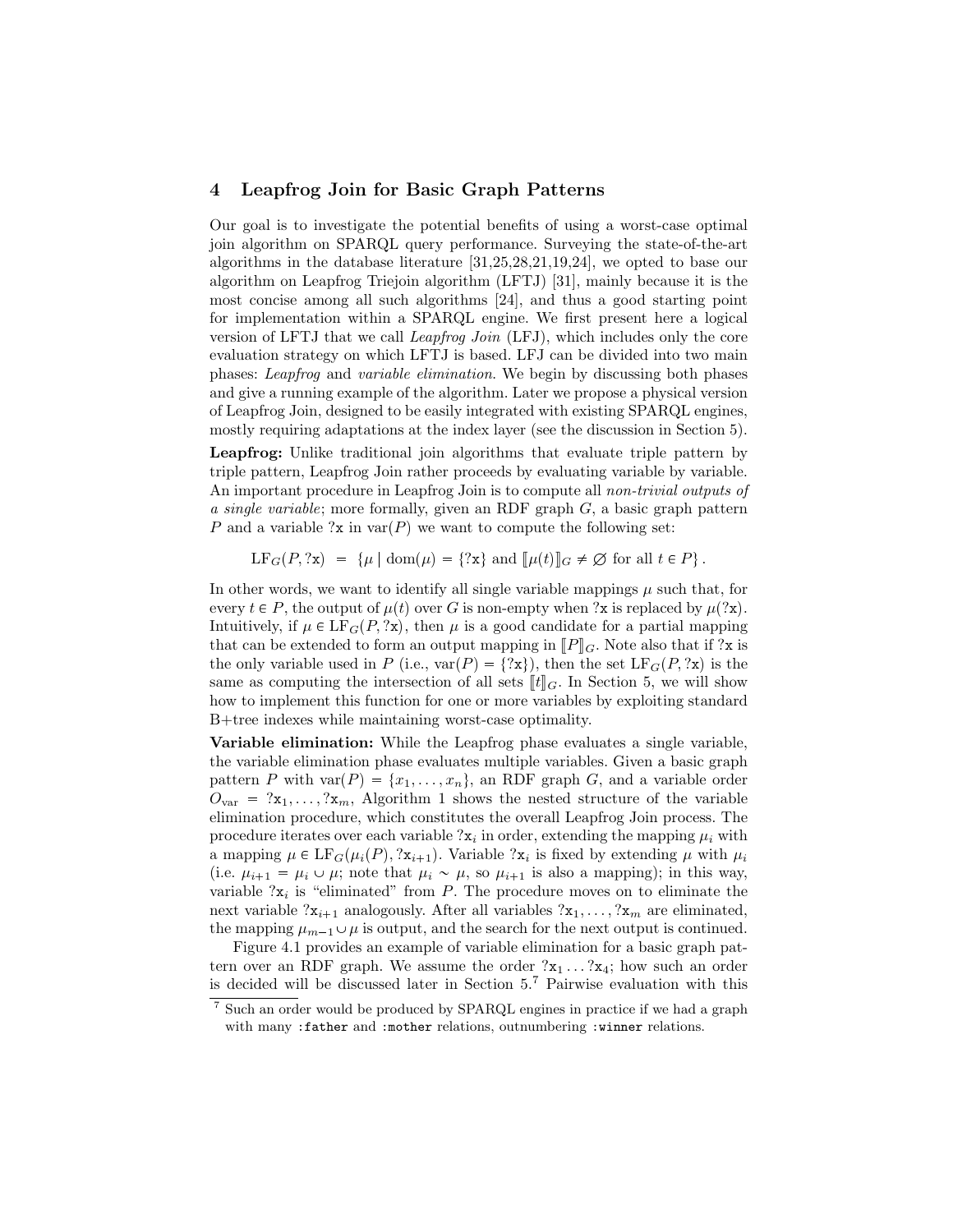Algorithm 1: Variable elimination for basic graph patterns

**input** : RDF graph G, BGP P, variable order  $O_{var} = ?x_1 \ldots ?x_n$ output: All mappings  $[P]_G$ .

1 Function LFTJ-Eval  $(G, P, O_{var})$ 2  $\mu_0 \leftarrow \varnothing$ 3 foreach  $\mu \in \mathrm{LF}_{G}(\mu_0(P), ?\mathbf{x}_1)$  do 4  $\mu_1 \leftarrow \mu_0 \cup \mu$ 5 foreach  $\mu \in \mathrm{LF}_{G}(\mu_1(P), ?\mathbf{x}_2)$  do 6  $\mu_2 \leftarrow \mu_1 \cup \mu$ 7 . . . 8 foreach  $\mu \in \mathrm{LF}_G(\mu_{n-1}(P), ?\mathbf{x}_n)$  do 9 **Output**  $\mu_{n-1} \cup \mu$  // write to output and continue

<span id="page-6-1"></span>

<span id="page-6-2"></span>Fig. 4.1. Example of Leapfrog join for evaluating a SPARQL basic graph pattern

triple-pattern order would naively produce  $5^3 = 125$  intermediary results containing the Cartesian product of all five winners of the Nobel prize (as would the multiway star-shaped join algorithm of Galkin et al. [\[17\]](#page-14-15)). On the other hand, under Leapfrog Join, variable elimination ensures that when, e.g.,  $2x_2$  is evaluated, only those winners that have some father and some mother are considered. The lower graph then shows the recursion order producing the final result(s).

# <span id="page-6-0"></span>5 A Physical Operator for Leapfrog Join

We implement Leapfrog Join (LFJ) in Apache Jena TDB version 3.9.0, which implements nested-loop joins on top of B+tree indexes. We choose Jena as it is one of the most widely-deployed (fully) open source SPARQL engines; however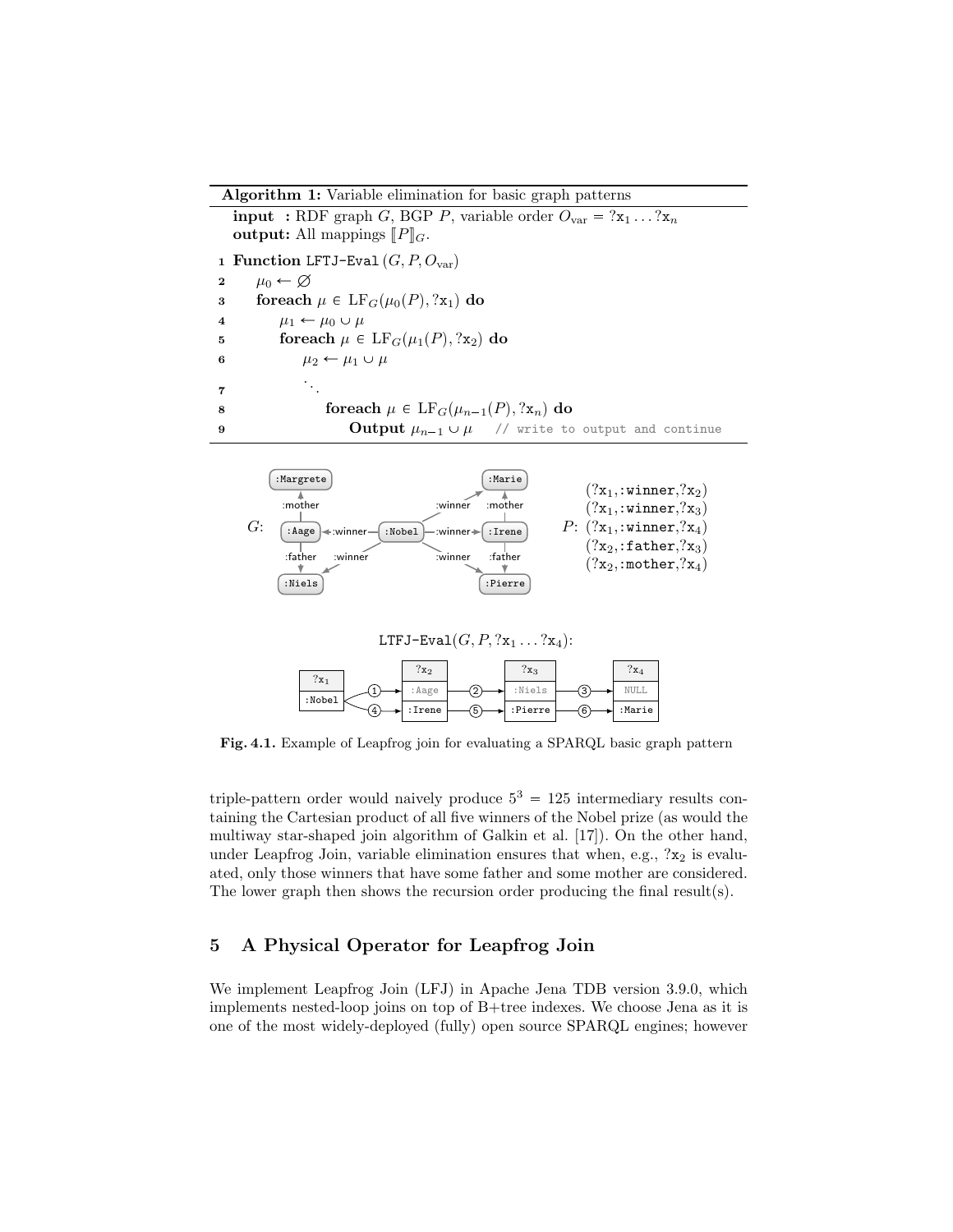the methods described can be generalised to other SPARQL engines. We now explain the main modifications required to support LFJ in Jena.

Indexes for LFJ: The first modification needed to run LFJ was to extend the index layer in Jena. Recall that a major phase in LFJ is to compute the set  $LF_G(P, ?x)$  given an RDF graph G, a basic graph pattern P and a variable ?x. The next result shows that Leapfrog Join is a worst-case optimal join algorithm whenever the computation of  $LF_G(P, 2x)$  is done in a reasonable time.

<span id="page-7-0"></span>Theorem 1. An implementation of Leapfrog Join is worst-case optimal if, for every RDF graph  $G$ , basic graph pattern  $P$ , and variable  $?x$ , the computation of  $LF_G(P, ?x)$  is done in time at most:

$$
O\big(\max(\min_{t\in P:? \mathtt{x}\in \mathtt{var}(t)}|\pi_{? \mathtt{x}}([\![t]\!]_{G}) |, 1) \cdot \log(|G|)\big)
$$

where  $\pi_{?x}(\llbracket t \rrbracket_G)$  is the projection of  $\llbracket t \rrbracket_G$  over ?x.

The proof of Theorem [1](#page-7-0) is given in Appendix [A.](#page-15-13)

Calculating  $LF_G(P, 2x)$  is the same as computing the intersection of all sets  $\llbracket t \rrbracket_G$ ; hence, one can use any adaptive intersection algorithm over n sets [\[15](#page-14-16)[,12\]](#page-14-17), which satisfies the time restriction of Theorem [1.](#page-7-0) In particular, our implementation of LFJ uses the intersection algorithm proposed by Veldhuizen [\[31\]](#page-15-4).

The algorithm of adaptive intersection assumes that each set  $\pi_{?x}(\llbracket t \rrbracket_G)$  can be navigated in increasing order. For this, we need an index  $I_G$  such that for every triple pattern  $t$  and every variable  $x$  in  $t$ , it provides a seek method  $I_G[t, ?x]$  seek(:a) that outputs the least :b such that :b  $\geq$  :a and  $[\![\mu(t)]\!]_G \neq \emptyset$ for  $\mu = \{?x \rightarrow :b\}$ , or NULL if no such :b exists; in other words, the seek method jumps to the next non-trivial output for ?x in the order. To satisfy the bound of Theorem [1,](#page-7-0) the seek method is required to take time logarithmic in the size of G. Although the original LFTJ algorithm proposes to use tries for  $I_G$ , such a seek method can be supported using B+Trees adding all six orders over s, p and o. Hence to Jena's three default orders spo, pos, and osp, our implementation adds three more orders: sop, pso, and ops. This roughly doubles the size of the on-disk index and the number of update operations required to add/remove triples, but (as shown later) offers gains in query performance with LFJ.[8](#page-7-1)

Each index order is assigned a B+tree, where the seek method could then be implemented by traversing the B+tree top-down from root to leaf in the standard way. However, given that the seek method requests values in sequential order, we use a stack to store the current node in the iteration, its leaf, and its parents; when the next value is requested, we can read the next value in the order from the leaf or, starting from there, search the B+tree upwards and then back down in case that the next value is in another leaf. This bottom-up seek method offers

<span id="page-7-1"></span><sup>&</sup>lt;sup>8</sup> We currently consider querying over a single RDF graph; if we were to consider a complete index on quads in order to support named graphs, the number of required indexes would jump to 24. In such a case, however, practical steps can be taken to reduce the number of indexes where, for example, some such orders will be rarely accessed by real-world queries and can thus be removed.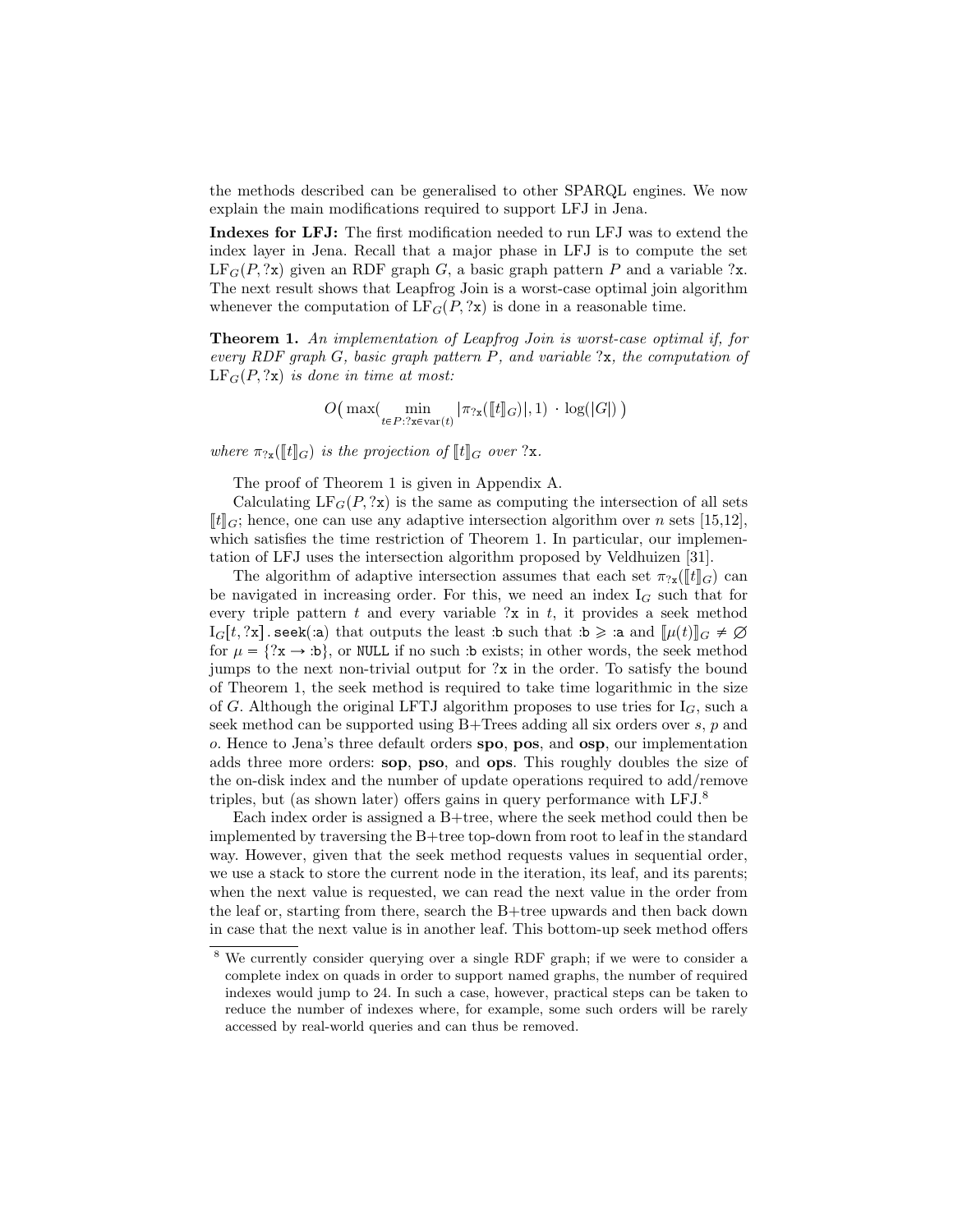constant amortized time when only one variable is unbound [\[31\]](#page-15-4), logarithmic time when two variables are unbound, and is more efficient in practice.

LFJ operator: We add a new LFJ join operator to Jena that takes a basic graph pattern and evaluates it using our implementation of LFJ (per Algorithm [1\)](#page-6-1). Note that the original LFTJ algorithm applies some restrictions: (1) each relation symbol must appear only once, (2) the order of attributes of the relations (triple patterns in our case) must follow the global attribute order, (3) constants cannot appear within the join query and (4) each attribute can appear at most once in each relation (triple pattern in our case). The first restriction does not apply for our implementation. Restrictions (2) and (3) are not required to maintain worst-case optimality and are addressed by our indexes. The case of variables occurring twice in a triple pattern requires some extra care, but can be addressed with special indexes for triples repeating the same term in the given positions (which are typically uncommon in RDF data), or using a fresh variable and applying a low-level filter/intersection; we omit these details for brevity.

Variable order: The performance of LFJ is dependent on the chosen variable order [\[5\]](#page-14-18); referring back to Figure [4.1,](#page-6-2) for example, a more efficient order would be to swap  $2x_2$  and  $2x_4$ , which would allow for more quickly rejecting the incomplete mapping involving : Aage in  $G$ . In principle, the goal of finding a variable ordering is similar to that for ordering triple patterns: in both cases, we wish to evaluate highly-selective triple patterns/variables that help to filter mappings early on. Along these lines, while specialised variable orderings have been proposed for worst-case optimal join algorithms [\[5\]](#page-14-18), we propose a solution based on Jena's existing triple ordering; this has the additional advantage of making experiments between the baseline version of Jena and Jena with LFJ more comparable.

Given a triple-pattern order  $O_{\text{trip}}$  returned by Jena, we first choose join variables in order of appearance, and then select lonely variables in order of appearance; for example, if Jena gives  $O_{\text{trip}} = (?z, :p3, ?u), (?x, :p2, ?z), (?x, :p1, ?y),$ we will choose the variable order  $O_{var} = ?z, ?x, ?u, ?y$  since ?z is the first join variable that appears in  $O_{\text{trip}}$ , and ?x is the second join variable that appears in  $O_{\text{trip}}$ ; given that ?u and ?y are lonely variables (appearing in one triple pattern), they come after the join variables, again based on order of appearance. In fact, as we now discuss, the order of lonely variables will not affect performance.

Enumerating mappings: Early experiments comparing Jena with and without LFJ found that the performance of the former was sometimes orders of magnitude worse than the latter. We identified the issue as relating to how lonely variables are handled. To illustrate this issue, consider a graph pattern  $P'$  containing only the first three triple patterns of  $P$  in Figure [4.1](#page-6-2) such that  $?x_2, ?x_3$  and  $?x_4$  are lonely variables. Applying the procedure of Algorithm [1,](#page-6-1) after assigning  $2x_1 \rightarrow : \text{Node1},$  we still require  $5 \times 5 \times 5$  steps through the recursion, repetitively evaluating the same partially-bound triple patterns. This final recursion is unnecessary: since lonely variables are evaluated last, we know that the final mappings must be extended by the Cartesian product of the non-trivial outputs of the remaining lonely variables. To address this, assume a variable order  $O_{\text{var}} = ?\mathbf{x}_1, \ldots, ?\mathbf{x}_m, ?\mathbf{x}_{m+1}, \ldots$ ? $\mathbf{x}_n$  where  $? \mathbf{x}_1, \ldots, ?\mathbf{x}_m$  are join variables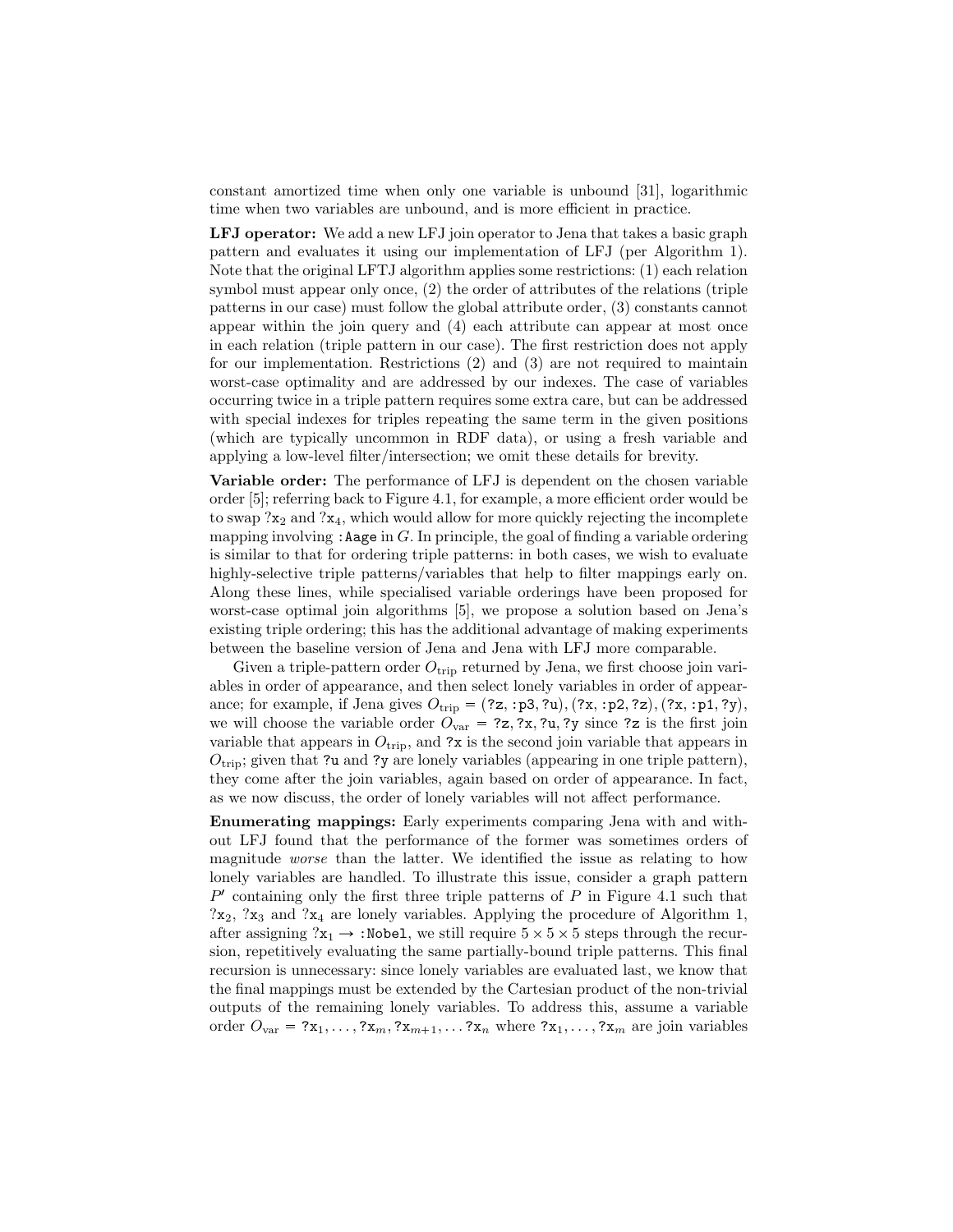and  $\mathfrak{R}_{m+1}, \ldots, \mathfrak{R}_n$  are lonely variables. Assume also that  $t_1, \ldots, t_k$  are the triple patterns where  $\mathfrak{Z}_{m+1}, \ldots, \mathfrak{Z}_{n}$  are mentioned (each such triple pattern may mention one or more lonely variables). We eliminate  $?x_1, \ldots, ?x_m$  per Al-gorithm [1,](#page-6-1) and for each partial solution  $\mu_m$  generated, we compute the Cartesian product  $\mu_m \times [\![\mu_m(t_1)]\!]_G \times \ldots \times [\![\mu_m(t_k)]\!]_G$ , requiring k (note that  $k < n-m$ )<br>additional salls to  $[\![\mu_n(t_1)]\!]_G$  for sach  $\mu$ , (rather than baying to sall I E a total additional calls to  $[\mu_m(\cdot)]_G$  for each  $\mu_m$  (rather than having to call LF a total of  $1 + \sum_{i=m}^{n-2} \prod_{j=m}^{i} \left[ \text{LF}_G(\mu_m(P), ?\mathbf{x}_{j+1}) \right]$  times for each  $\mu_m$ ).

# 6 Experiments and Results

We now compare the performance of query evaluation for Apache Jena (TDB) v.3.9.0 with LFJ, Apache Jena v.3.9.0 without LFJ, Virtuoso v.OS-7.2.7 [\[16\]](#page-14-1) (one of the most deployed engines in practice [\[8\]](#page-14-2)), and Blazegraph v.2.1.4 [\[30\]](#page-15-1) (used by the Wikidata Query Service [\[22\]](#page-15-2)). We run three sets of experiments using the Berlin SPARQL Benchmark [\[13\]](#page-14-9), the WatDiv Benchmark [\[6\]](#page-14-10), and a novel Wikidata Benchmark with complex graph patterns that we propose. We run all experiments on a single machine with Ubuntu 16.04.5, Intel Xeon CPU E5-2609 v4@1.70GHz, Seagate 1TB Enterprise Capacity 2.5-Inch HDD, and 32GB RAM. Code and configurations can be found online for reproducibility purposes [\[2\]](#page-14-19).

#### 6.1 Experiments on the Berlin SPARQL Benchmark

We first ran experiments over the Berlin SPARQL Benchmark (BSBM) [\[13\]](#page-14-9), comparing query runtimes for Jena with (denoted Jena-LFJ) and without (denoted Jena) the LFJ modifications. We run the Explore Use-Case of BSBM, consisting of 12 queries using a mix of SPARQL 1.0 features, including optional, union, filter, graph, etc. In Figure [6.2](#page-10-0) we show the average time of each query in logarithmic scale. These experiments were done by running 10,500 queries; we found that on average each query took 49.3 ms for Jena-LFJ and 41.6 ms for Jena. We conclude that the BSBM results show no clear trend to suggest that one implementation outperforms the other. BSBM queries do not contain large intermediary results and, thus, Jena-LFJ offers no improvement. Furthermore, given that BSBM queries contain other features of SPARQL, the baseline of Jena can use optimisations for other operators not currently available for Jena-LFJ (in particular, pushing range filters, which appear in many BSBM queries).

#### 6.2 Experiments on the WatDiv Benchmark

After reviewing the BSBM results, we still foresaw the need to run experiments on queries with more complex and diverse basic graph patterns. We chose the WatDiv benchmark [\[6\]](#page-14-10) which is designed for this purpose. We generate 50 queries for each of the 20 abstract patterns proposed in the benchmark. Executing the  $50 \times 20 = 1000$  query instances and taking the average over all of them, Virtuoso takes 64 s, Jena-LFJ takes 77 s, Blazegraph takes 99 s, and Jena takes 198 s. Boxplots of runtimes for each specific query pattern are shown in Figures [6.3](#page-10-1) and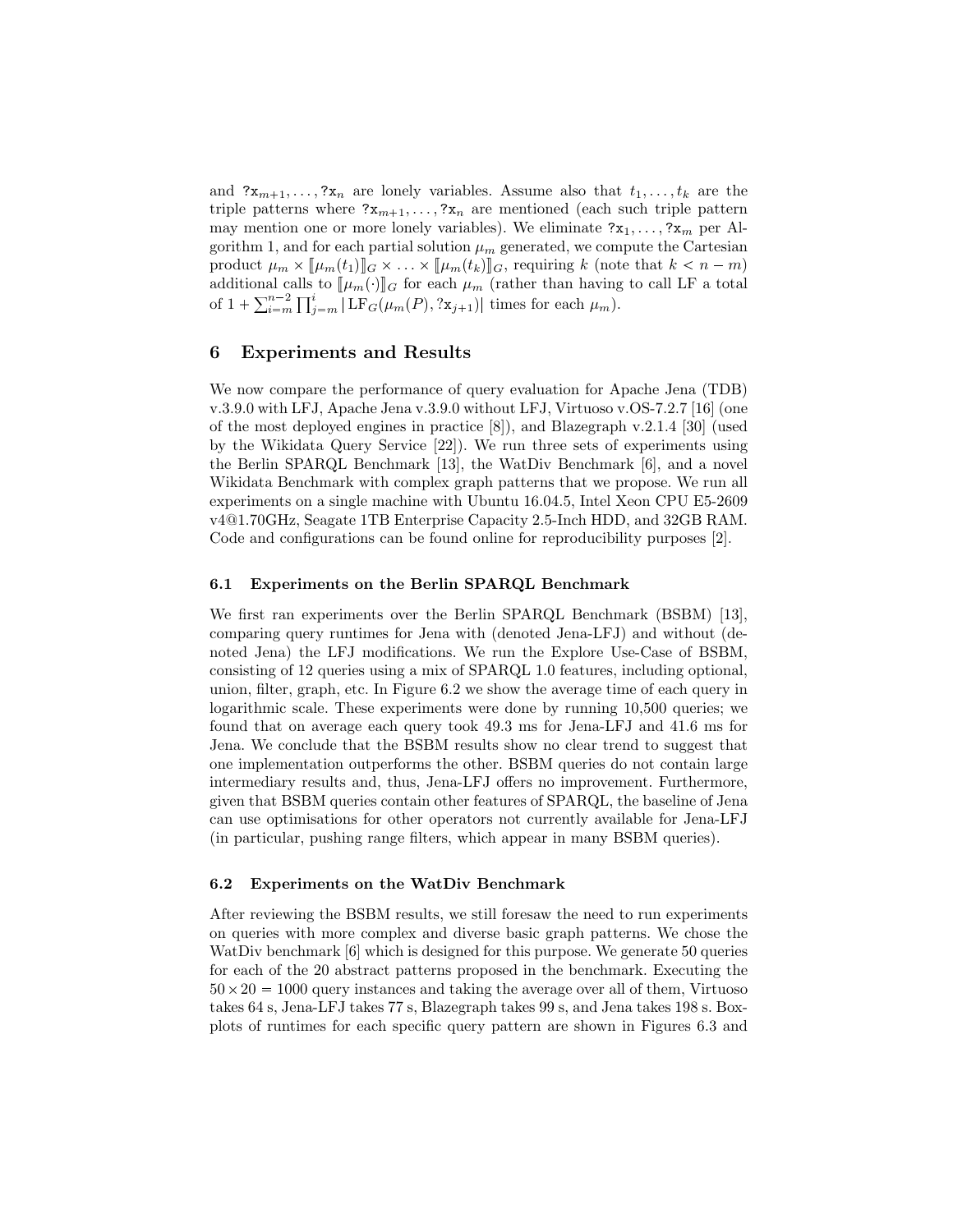

<span id="page-10-0"></span>Fig. 6.2. Plot of runtimes for queries of the Berlin Benchmark with log  $y$ -axis.



<span id="page-10-1"></span>Fig. 6.3. Box plots of runtimes for queries L and F of the WatDiv Benchmark.

[6.4.](#page-11-0) Unlike in the BSBM experiments, here Jena-LFJ is at least twice as fast as Jena in terms of the overall query runtime and it also outperforms Blazegraph. Indeed, these plots suggest that the running time of Jena-LFJ is much more stable than other implementations; the interquartile difference is at most 40 ms. Since this benchmark is oriented towards testing basic graph patterns, we can see here that our implementation is competitive with respect to the other engines, being slightly outperformed by Virtuoso. Despite this analysis, the runtimes of these queries are still in the order of less than 100 ms, making it difficult to claim that Jena-LFJ or Virtuoso is the best approach.

#### 6.3 Experiments on the Wikidata Graph Pattern Benchmark

Though WatDiv contains more complex graph patterns than Berlin, it does not contain (for example) graph patterns with cycles; furthermore, both benchmarks are based on synthetic data with relatively simple schemata (e.g., BSBM and WatDiv have 30 and 85 distinct predicates, respectively). In order to compare the four engines for real data and a more diverse set of both acyclical and cyclical graph patterns, we thus developed a new benchmark that we call the Wikidata Graph Pattern Benchmark (WGPB).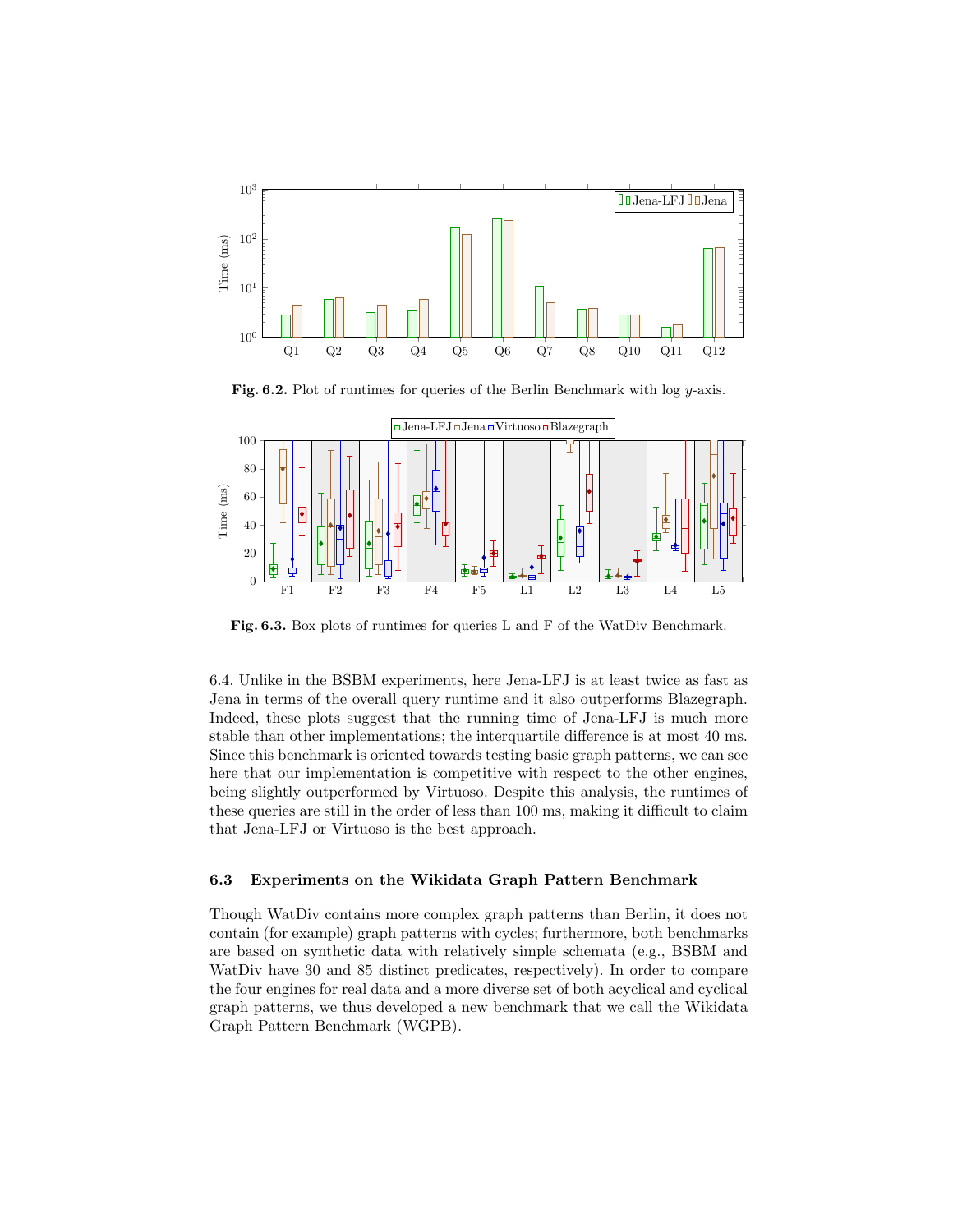

<span id="page-11-0"></span>Fig. 6.4. Box plots of runtimes for queries S of the WatDiv Benchmark



<span id="page-11-1"></span>Fig. 6.5. Basic graph patterns and their associated diagram

Dataset: To generate the WGPB dataset, we take the Wikidata "truthy" dump from 2018/11/15. This dump contains 3,303,288,386 triples. Given that our goal is to develop queries on the graph structure of Wikidata, we remove labels, aliases, and descriptions, leaving 969,496,651 triples with 5,419 unique predicates. Given that we will later apply random sampling, we removed triples whose predicate appeared fewer than 1,000 times to ensure that we avoid generating trivial query instances. Finally, we also remove triples whose predicates appear in more than 1,000,000 triples. The result, which we call the Wikidata Core Graph (WCG), contains 82,923,234 triples with 2,101 distinct predicates.

Queries: To achieve a set of queries with diverse graph patterns, we create instances of the 17 abstract basic graph patterns shown in Figure [6.5;](#page-11-1) we focus on joins between subjects and objects as common in real-world queries [\[14\]](#page-14-3). For each abstract pattern we instantiate 50 queries using random walks in WCG per the given pattern; each instance replaces the predicate variables by the IRIs found on the walk; for example, the first pattern ?x ?p1 ?y . ?x ?p2 ?z may be instantiated as SELECT \* WHERE{ ?x wdt:P57 ?y . ?x wdt:P166 ?z }.

Results with single join variable: We first present results for queries with a single join variable (the top row of Figure [6.5\)](#page-11-1), analysing the performance of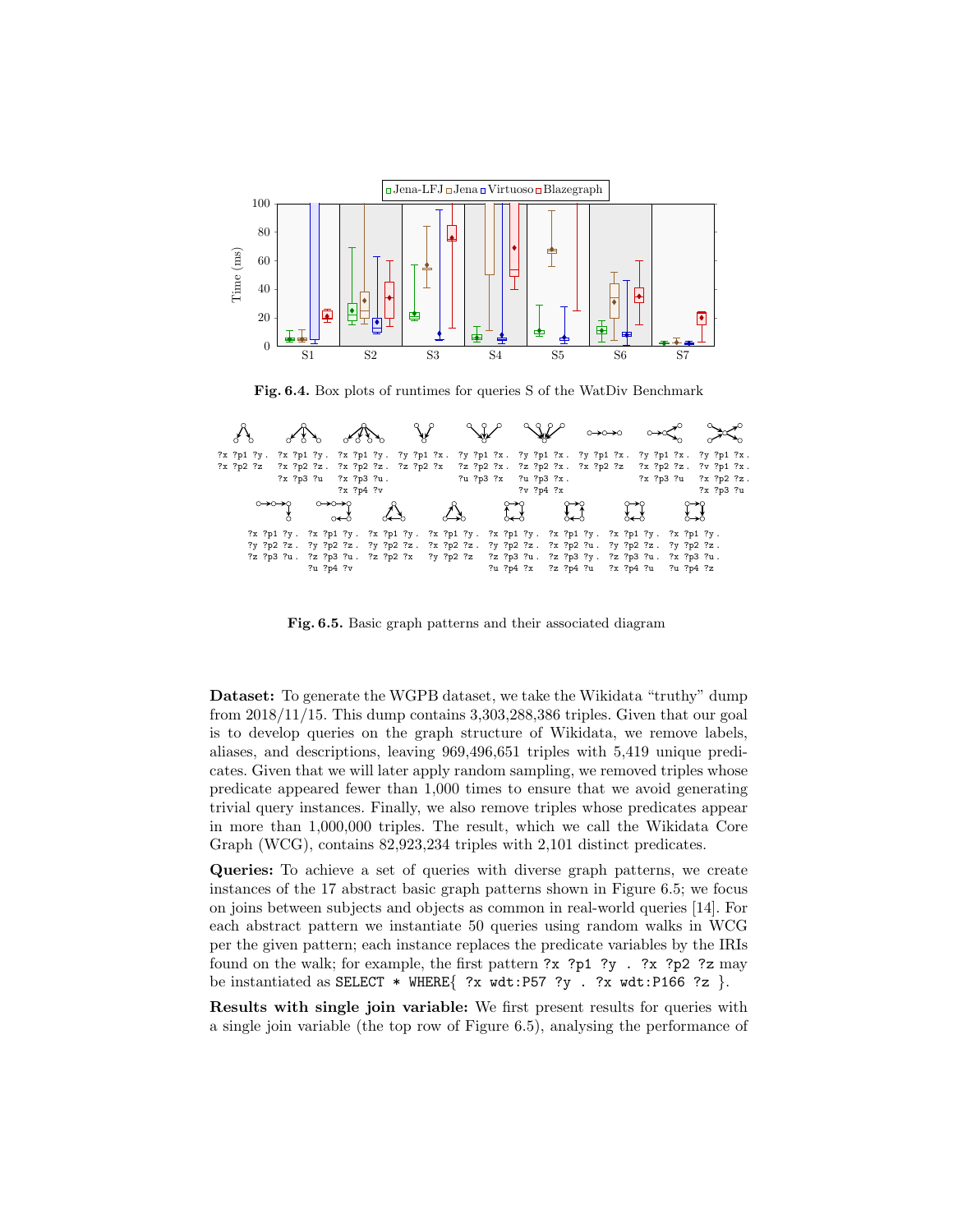

<span id="page-12-0"></span>Fig. 6.6. Box plots of runtimes for queries with a single join variable

the Leapfrog procedure of LFJ. Executing the  $50 \times 9 = 450$  query instances, in terms of overall query runtime across all patterns, Jena-LFJ takes 4.0 s, Jena takes 14.0 s, Blazegraph takes 27.9 s, and Virtuoso takes 64.8 s. Figure [6.6](#page-12-0) then shows the detailed results per query pattern, where we focus the  $y$ -axis in on the range of 0–300 ms for clarity. Here we see that Jena-LFJ is at least twice as fast as Jena in terms of median or mean times, and can be 10–20 times faster than the slowest engine for some queries. The most notable speedup occurs when join variables appear in the object position, which may lead to many intermediate results when a node with high in-degree (e.g., a country) is involved; in such cases, LFJ performs better than other engines. One might consider that this speedup may be attributable to the lack of the three additional orders of s, p and  $\bf{o}$  in the other engines. However, in the case of the best gains  $-$  i.e., joins in the object position – Jena-LFJ is using the pos index, which is already included in Jena; more generally, Jena uses index nested loop joins, which cannot benefit from further index orders when evaluating BGPs/equijoins.

We further observe that the runtimes for Jena-LFJ are more stable, with the maximum runtime never exceeding 55 ms; furthermore, within the 50 queries of each abstract pattern, the standard deviation in runtimes for Jena-LFJ is consistently around 9 ms, while Jena's standard deviation is always over 20 ms, and that of Virtuoso and Blazegraph is even higher, sometimes over 100 ms.

Results with multiple join variables: We now present results for queries with multiple join variables (the bottom row of Figure [6.5\)](#page-11-1). Given that the previous experiments test the performance of Leapfrog for intersecting results for join variables in up to four patterns, our focus now is on the performance of variable elimination. We thus select abstract graph patterns where each variable appears in at most two triple patterns; such queries put as much emphasis as possible on the performance of the variable elimination phase versus the Leapfrog phase tested previously. Executing the  $50 \times 8 = 400$  query instances, in terms of the overall query runtime across all patterns, Jena-LFJ takes 12 s, Virtuoso takes 37 s, Jena takes 112 s, and Blazegraph takes 35 s. Figure [6.7](#page-13-0) again shows the detailed results focusing on the same  $y$ -axis range for clarity. We again see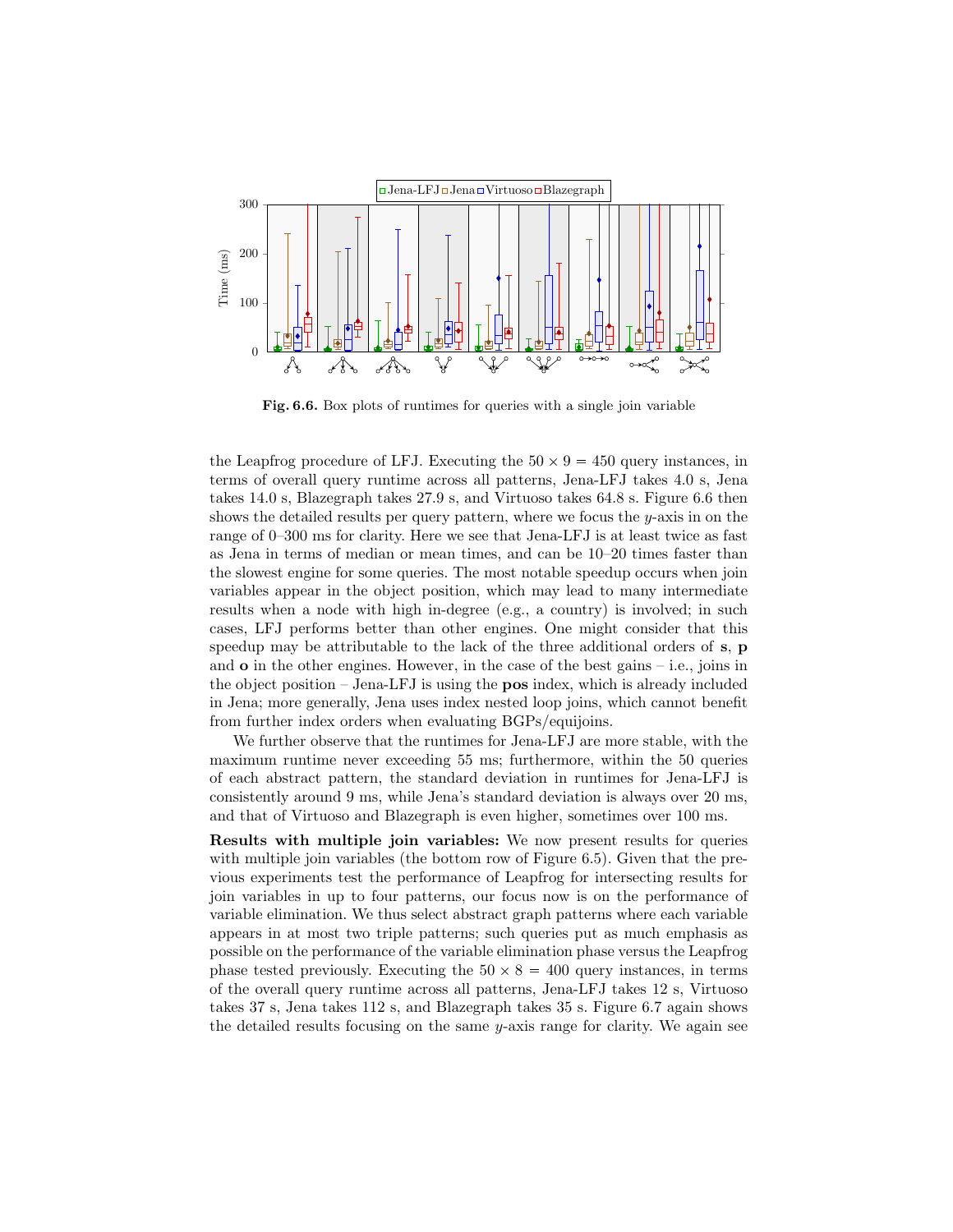

<span id="page-13-0"></span>Fig. 6.7. Box plots of runtimes for queries with multiple join variables

that Jena-LFJ generally exhibits the most stable runtimes, clearly outperforming Jena and Blazegraph for all patterns and Virtuoso for the first two patterns. Comparing Jena-LFJ and Virtuoso for the latter six patterns (those with cycles), Virtuoso is competitive with and sometimes even outperforms Jena-LFJ; analysing further, we found that Virtuoso often chooses a better execution order than Jena(-LFJ), where manually optimising the variable order in Jena-LFJ for such cases results in much better performance than Virtuoso; this suggests that the variable ordering of Jena-LFJ could be improved. Even with the current variable ordering of Jena-LFJ, however, the clear gains in the first two patterns vs. Virtuoso outweigh slight gains by Virtuoso in some of the latter six patterns, as evidenced by the total runtimes mentioned previously (12 s vs. 37 s).

## 7 Conclusions

To the best of our knowledge, this is the first work to look at the benefits of worst-case optimal join algorithms in a SPARQL setting. Based on our results, we believe that worst-case optimal joins should become widely adopted by SPARQL engines in the near future; we also firmly believe that our results are only a starting point in this line of research, and that there is still much room left for maximising the potential benefits of such algorithms in a SPARQL setting. Along these lines, we have released an open source fork of Apache Jena implementing LFJ that can serve as a baseline for future experiments, and a novel benchmark based on Wikidata that can be used for testing future developments in a real-world setting. In terms of future work, we identify three main lines of research, investigating: (i) the potential benefits of other worst-case optimal join algorithms for SPARQL [\[31](#page-15-4)[,25,](#page-15-5)[28,](#page-15-9)[21](#page-15-6)[,19,](#page-14-4)[24\]](#page-15-12); (ii) effective ways to optimise the variable order [\[21,](#page-15-6)[5\]](#page-14-18); (iii) optimisations that push the evaluation of other SPARQL operators – particularly optional patterns, property paths, difference, and named graphs – into the worst-case optimal process.

Acknowledgements This work was supported by the Millennium Institute for Foundational Research on Data (IMFD) and by Fondecyt Grant No. 1181896.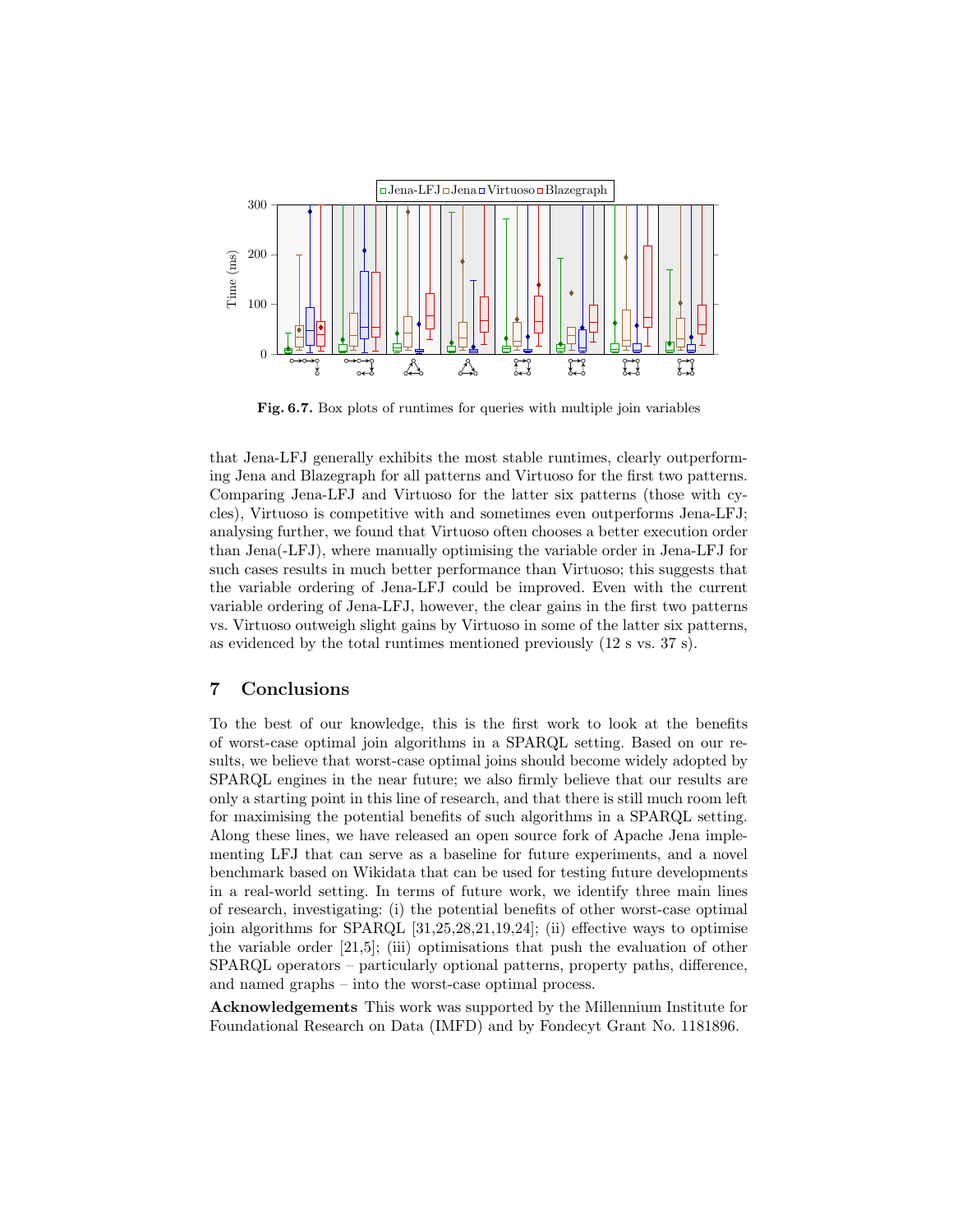# References

- <span id="page-14-0"></span>1. Apache Jena. https://jena.apache.org/. Accessed on 2018-12-30.
- <span id="page-14-19"></span>2. Github project. https://gqgh5wfgzt.github.io/benchmark-leapfrog/.
- <span id="page-14-11"></span>3. SPARQL 1.1 Query Language. https://www.w3.org/TR/sparql11-query/. Accessed on 2018-12-30.
- <span id="page-14-7"></span>4. C. R. Aberger, A. Lamb, S. Tu, A. Nötzli, K. Olukotun, and C. Ré. Emptyheaded: A relational engine for graph processing. ACM Transactions on Database Systems (TODS), 42(4):20, 2017.
- <span id="page-14-18"></span>5. M. Abo Khamis, H. Q. Ngo, and A. Rudra. FAQ: questions asked frequently. In Principles of Database Systems (PODS), pages 13–28. ACM, 2016.
- <span id="page-14-10"></span>6. G. Aluç, O. Hartig, M. T. Özsu, and K. Daudjee. Diversified stress testing of RDF data management systems. In International Semantic Web Conference (ISWC), pages 197–212. Springer, 2014.
- <span id="page-14-12"></span>7. R. Angles and C. Gutiérrez. The Multiset Semantics of SPARQL Patterns. In International Semantic Web Conference (ISWC), pages 20–36. Springer, 2016.
- <span id="page-14-2"></span>8. C. B. Aranda, A. Hogan, J. Umbrich, and P. Vandenbussche. SPARQL webquerying infrastructure: Ready for action? In International Semantic Web Conference  $(ISWC)$ , pages 277–293. Springer, 2013.
- <span id="page-14-6"></span>9. M. Aref, B. ten Cate, T. J. Green, B. Kimelfeld, D. Olteanu, E. Pasalic, T. L. Veldhuizen, and G. Washburn. Design and implementation of the LogicBlox system. In SIGMOD International Conference on Management of Data, pages 1371–1382. ACM, 2015.
- <span id="page-14-14"></span>10. M. Atre, V. Chaoji, M. J. Zaki, and J. A. Hendler. Matrix "Bit" loaded: a scalable lightweight join query processor for RDF data. In World Wide Web (WWW), pages 41–50, 2010.
- <span id="page-14-5"></span>11. A. Atserias, M. Grohe, and D. Marx. Size bounds and query plans for relational joins. In Foundations of Computer Science (FOCS), pages 739–748. IEEE, 2008.
- <span id="page-14-17"></span>12. J. Barbay and C. Kenyon. Adaptive intersection and t-threshold problems. In Symposium on Discrete Algorithms (SODA), pages 390–399. Society for Industrial and Applied Mathematics, 2002.
- <span id="page-14-9"></span>13. C. Bizer and A. Schultz. The Berlin SPARQL Benchmark. International Journal on Semantic Web and Information Systems (IJSWIS), 5(2):1–24, 2009.
- <span id="page-14-3"></span>14. A. Bonifati, W. Martens, and T. Timm. An analytical study of large SPARQL query logs. PVLDB, 11(2):149–161, 2017.
- <span id="page-14-16"></span>15. E. D. Demaine, A. L´opez-Ortiz, and J. I. Munro. Adaptive set intersections, unions, and differences. In Symposium on Discrete Algorithms (SODA). Citeseer, 2000.
- <span id="page-14-1"></span>16. O. Erling and I. Mikhailov. RDF Support in the Virtuoso DBMS. In Networked Knowledge – Networked Media. Springer, 2009.
- <span id="page-14-15"></span>17. M. Galkin, K. M. Endris, M. Acosta, D. Collarana, M. Vidal, and S. Auer. SMJoin: A Multi-way Join Operator for SPARQL Queries. In International Conference on Semantic Systems (SEMANTICS), pages 104–111, 2017.
- <span id="page-14-13"></span>18. A. Harth and S. Decker. Optimized Index Structures for Querying RDF from the Web. In Latin American Web Congress (LA-Web 2005), pages 71–80, 2005.
- <span id="page-14-4"></span>19. O. Kalinsky, Y. Etsion, and B. Kimelfeld. Flexible Caching in Trie Joins. In International Conference on Extending Database Technology (EDBT), pages 282– 293. OpenProceedings.org, 2017.
- <span id="page-14-8"></span>20. O. Kalinsky, O. Mishali, A. Hogan, Y. Etsion, and B. Kimelfeld. Efficiently charting RDF. CoRR, abs/1811.10955, 2018.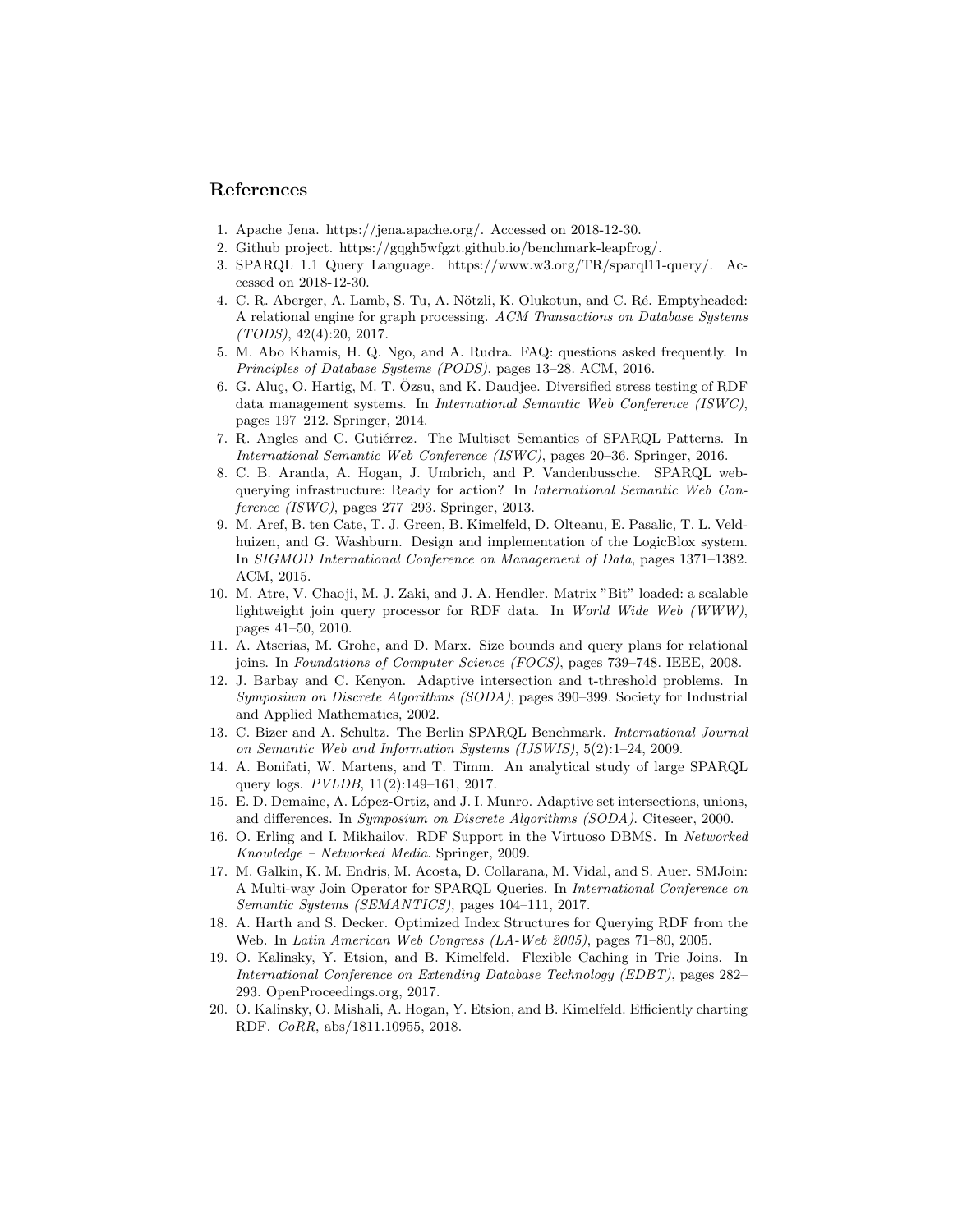- <span id="page-15-6"></span>21. M. A. Khamis, H. Q. Ngo, C. Ré, and A. Rudra. Joins via geometric resolutions: Worst case and beyond. ACM Transactions on Database Systems (TODS), 41(4):22, 2016.
- <span id="page-15-2"></span>22. S. Malyshev, M. Krötzsch, L. González, J. Gonsior, and A. Bielefeldt. Getting the Most Out of Wikidata: Semantic Technology Usage in Wikipedia's Knowledge Graph. In International Semantic Web Conference (ISWC), pages 376–394. Springer, 2018.
- <span id="page-15-0"></span>23. T. Neumann and G. Weikum. RDF-3X: a RISC-style engine for RDF. PVLDB, 1(1):647–659, 2008.
- <span id="page-15-12"></span>24. H. Q. Ngo. Worst-case optimal join algorithms: Techniques, results, and open problems. In Principles of Database Systems (PODS), pages 111–124. ACM, 2018.
- <span id="page-15-5"></span>25. H. Q. Ngo, D. T. Nguyen, C. Re, and A. Rudra. Beyond worst-case analysis for joins with minesweeper. In Principles of Database Systems (PODS), pages 234– 245. ACM, 2014.
- <span id="page-15-7"></span>26. H. Q. Ngo, E. Porat, C. Ré, and A. Rudra. Worst-case optimal join algorithms. In Principles of Database Systems (PODS), pages 37–48. ACM, 2012.
- <span id="page-15-8"></span>27. H. Q. Ngo, C. Ré, and A. Rudra. Skew strikes back: New developments in the theory of join algorithms.  $arXiv$  preprint  $arXiv:1310.3314$ , 2013.
- <span id="page-15-9"></span>28. D. Nguyen, M. Aref, M. Bravenboer, G. Kollias, H. Q. Ngo, C. Ré, and A. Rudra. Join processing for graph patterns: An old dog with new tricks. In GRADES, page 2. ACM, 2015.
- <span id="page-15-3"></span>29. R. Ramakrishnan and J. Gehrke. Database management systems. McGraw Hill, 2000.
- <span id="page-15-1"></span>30. B. B. Thompson, M. Personick, and M. Cutcher. The Bigdata®RDF Graph Database. In Linked Data Management., pages 193–237. 2014.
- <span id="page-15-4"></span>31. T. L. Veldhuizen. Leapfrog Triejoin: A simple, worst-case optimal join algorithm. In ICDT, pages 96–106, 2014.
- <span id="page-15-10"></span>32. D. Vrandečić and M. Krötzsch. Wikidata: A free collaborative knowledgebase. Comm. ACM, 57:78–85, 2014.
- <span id="page-15-11"></span>33. C. Weiss, P. Karras, and A. Bernstein. Hexastore: sextuple indexing for semantic web data management. PVLDB, 1(1):1008–1019, 2008.

# <span id="page-15-13"></span>A Proof of Theorem [1](#page-7-0)

Fix a basic graph pattern P, an RDF graph G, and  $2x_1, \ldots, 2x_n$  the chosen variable order. Further assume that the computation of  $LF_G(P', ?x)$  takes time at most  $\min_{t \in P': ?x \in \text{var}(t)} |\pi_{?x}([\![t]\!]_G) | \log(|G|)$  for every basic graph pattern P'<br>(for simplicity, we will omit the trivial empty associator there exists  $t \in P'$ (for simplicity, we will omit the trivial empty case where there exists  $t \in P'$ such that  $x \in \text{var}(t)$  and  $|\pi_{2x}(\llbracket t \rrbracket_G)| = 0$  since the time taken will be simply  $log(|G|)$ . Finally, for every RDF graph G' we will say that G' is of size less than G whenever  $\left|\llbracket t \rrbracket_{G_i} \right| \leq \left|\llbracket t \rrbracket_G \right|$  for all  $t \in P$  (recall that P is fixed).<br>The proof of Theorem 1 goes in two steps. First, we will be

The proof of Theorem [1](#page-7-0) goes in two steps. First, we will bound the time of Leapfrog Join by bounding the time  $T_i$  of each for-loop  $2x_i$  of Algorithm [1.](#page-6-1) Then for each level  $x_i$  we define a new RDF graph  $G_i$  of size less than G such that  $T_i = ||P||_{G_i} \leq 2^{\text{MIN}(P,G)}$ . The proof will follow by taking the sum over all  $T_i$ .<br>Ein a regularly  $2\pi$  and denote by  $\bar{x} = -2\pi$  and  $2\pi$  the ender of regular

Fix a variable ? $x_i$  and denote by  $\bar{x}_{i-1} = ?x_1, \ldots, ?x_{i-1}$  the order of variables before  $x_i$  (for the sake of simplification, in the sequel we consider  $\bar{x}_i$  also as a